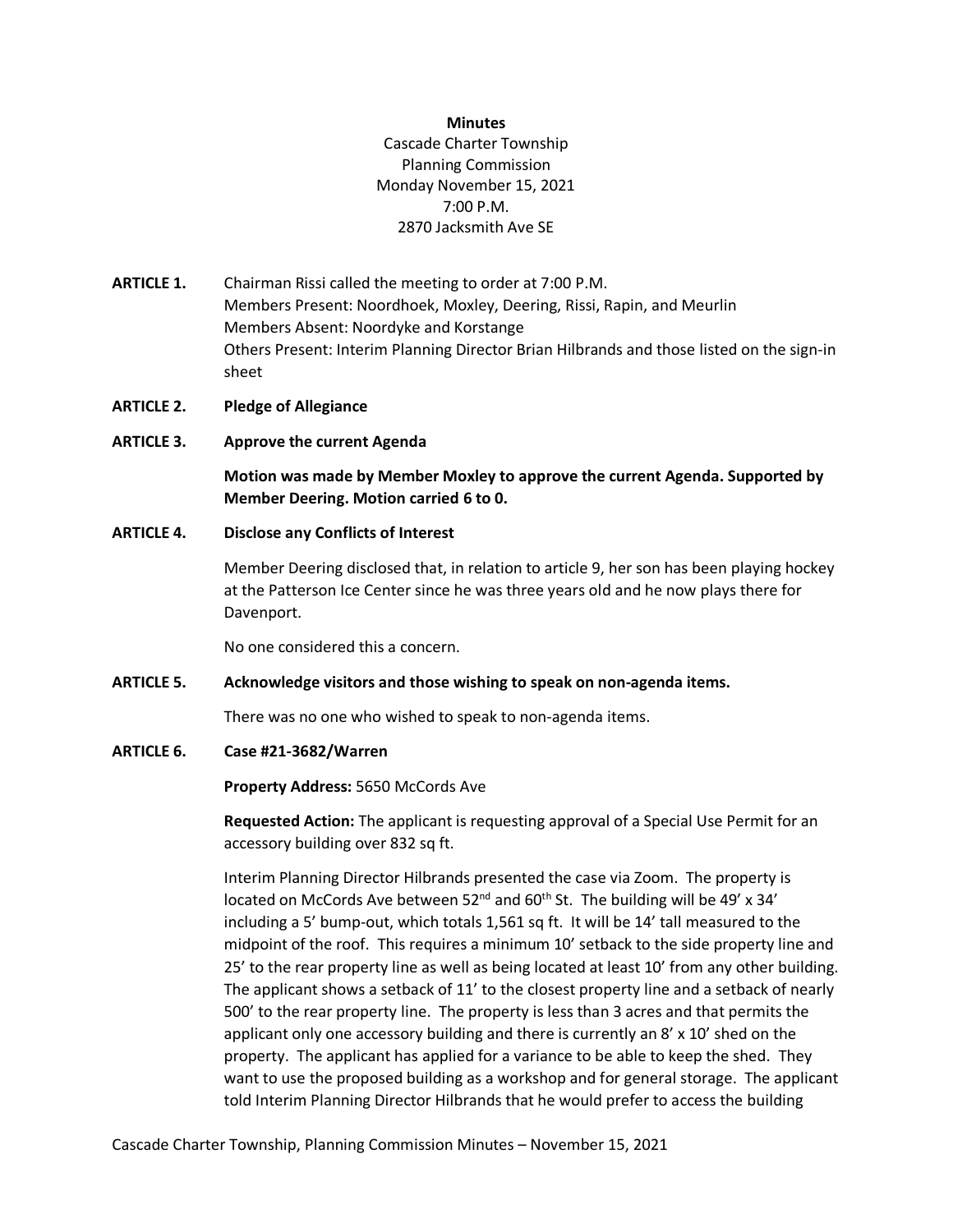directly from McCords Ave, but any new access would need to be approved by the Kent County Road Commission. The building will have shingled roofing and vinyl siding to match the house and the size of the building is normal for the district.

Staff recommend approval of the Special Use Permit with conditions that the building is not used for purposes of running a business or living space, all outdoor lighting is in compliance with local regulations, and any new access to the street must be approved by the Kent County Road Commission.

Member Moxley asked if the house is still under construction and Interim Planning Director Hilbrands said that he believes the house is complete.

Applicant Justin Warren, 5650 McCords Ave SE, said that the house is finished and has been since last November. He said that the building will be used as a workshop and storage. Member Rapin asked if they would be doing a survey to verify where the property lines were and Warren said that they have a current survey on file from when they did the build and have stakes from the original survey which was only approximately 18 months ago.

**Motion was made by Member Rapin to go to public hearing. Supported by Member Moxley.**

There was no one who wished to speak.

**Member Deering motioned to close public hearing. Supported by Member Rapin.** 

Member Meurlin asked where the building would be on the site in relation to the site map.

**Motion was made by Member Moxley to approve the Special Use Permit with the conditions listed by staff that the building is not used for purposes of running a business or living space, all outdoor lighting is in compliance with local regulations, and any new access to the street must be approved by the Kent County Road Commission. Supported by Member Deering. Motion carried 6 to 0.** 

**ARTICLE 7. Case #21-3669/John Rabideau/Cascade Roadhouse** 

**Property Address:** 6817 Cascade Rd

**Requested Action:** The applicant is requesting approval of a site plan review for a new 480 sq ft covered structure.

Interim Planning Director Hilbrands gave an update on the case. This case was visited at the previous meeting and some committee members had additional questions of the applicant that the applicant was unable to answer at the last meeting as neither he nor anyone on his behalf attended. Interim Planning Director Hilbrands said that he spoke with the property owner and their intention is that the area be usable year-round.

David Graff, 345 Gladstone Dr, spoke to the board. Chair Rissi asked him what they intended to do for walls for the sitting area. The applicant explained that three sides of the area are already walled in as it is a semi-enclosed patio and the fourth side would be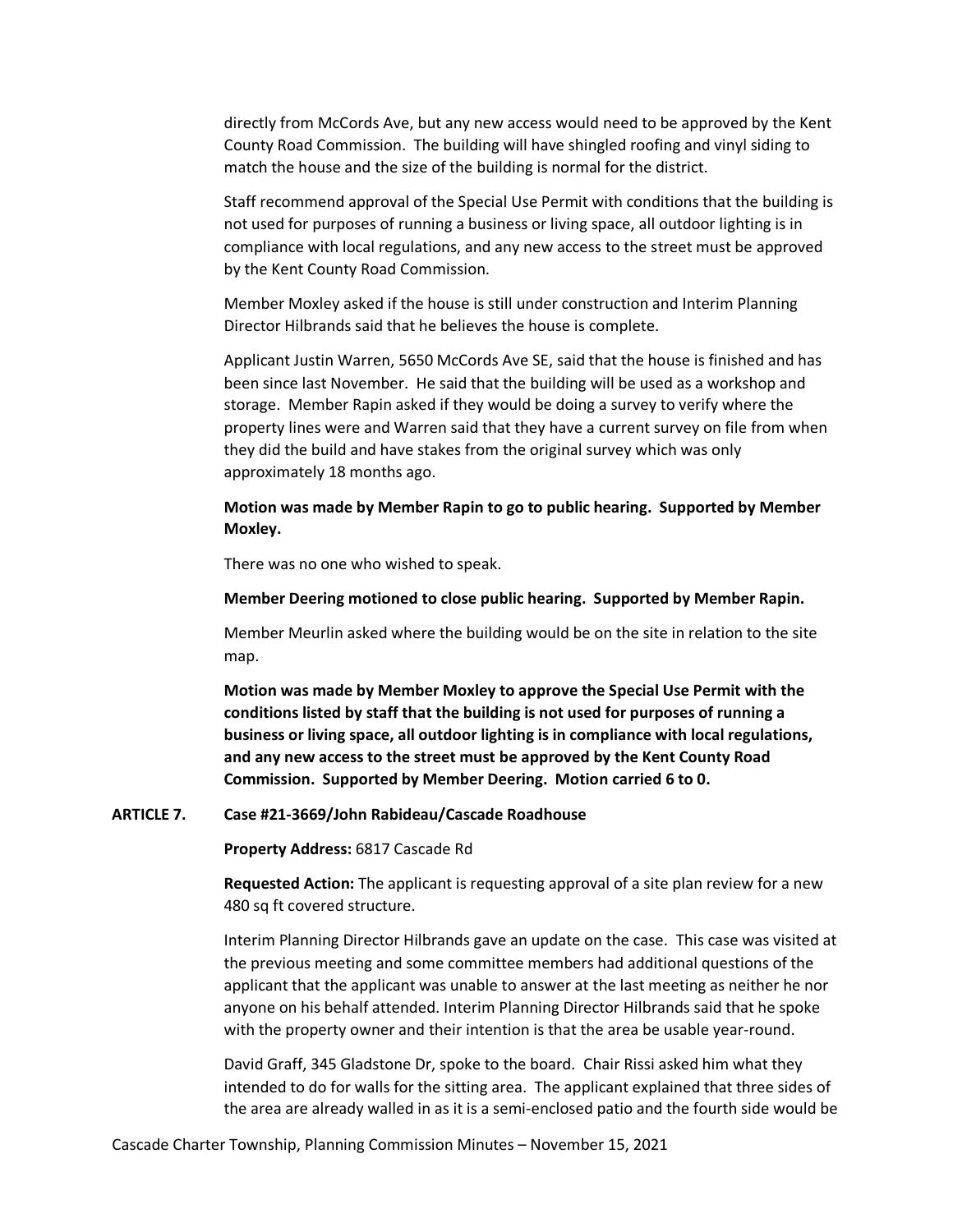made up of the same clear vinyl curtains that they use for their other patio. These curtains would be unsnapped and the area opened up in the warm months.

Member Moxley asked if new roofing would project out any further than the regular building walls. Graff said it would not, it would line up equally with the walls on each of the two adjacent buildings.

Member Noordhoek asked what they would be doing to prevent carbon monoxide build up from the heaters under the enclosed area and Graff said that they were still unsure if they would be using heaters but, if they did, it would most likely be a gas stove or fireplace that vented up through the roof.

Member Rapin asked if the case was contingent on approval from the Fire Department for safety. Graff responded that that was the case but the problem the Fire Department had originally contested was with the egress where there would be a fence, but the Fire Department did not realize that they had made plans for an exit through the fence.

Member Meurlin confirmed that the back courtyard isn't changing. Graff shared that the purpose of this enclosed area is to act as a waiting area for people to wait and get drinks until there is an available table. They had noticed many people returning to their cars to wait during the pandemic as there wasn't a space for them to stand around comfortably and safely.

Chair Rissi clarified that Graff was aware of the staff requirements laid out in the staff report and Graff responded that he was aware of them but they had yet to get the lighting defined as they are unsure how everything will be laid out at this point but the rest of the requirements were a non-issue.

Member Meurlin asked where the stormwater on the property went. Graff said there is 110 ft of foliage and landscaping that was engineered to collect and utilize the stormwater as well as drainage tubes along the side of the building that direct the water to the foliage and landscaping strip. The original concern was that the stormwater would be flowing over the sidewalk but they don't see that being an issue.

**Motion by Member Moxley to approve the application with the following requirements: the applicant complies with the Township Engineer letter dated October 26, 2021 and all necessary permits are obtained before construction begins, the stormwater maintenance agreement is recorded, and all exterior lighting meets township regulations. Supported by Member Rapin.**

**Motion carried 6 to 0.** 

**ARTICLE 8. Case #21-3632/Gole Dental Properties** 

**Property Address:** 3636 Kraft Ave

**Requested Action:** Consider recommendation to Township Board for PUD Ordinance Amendment.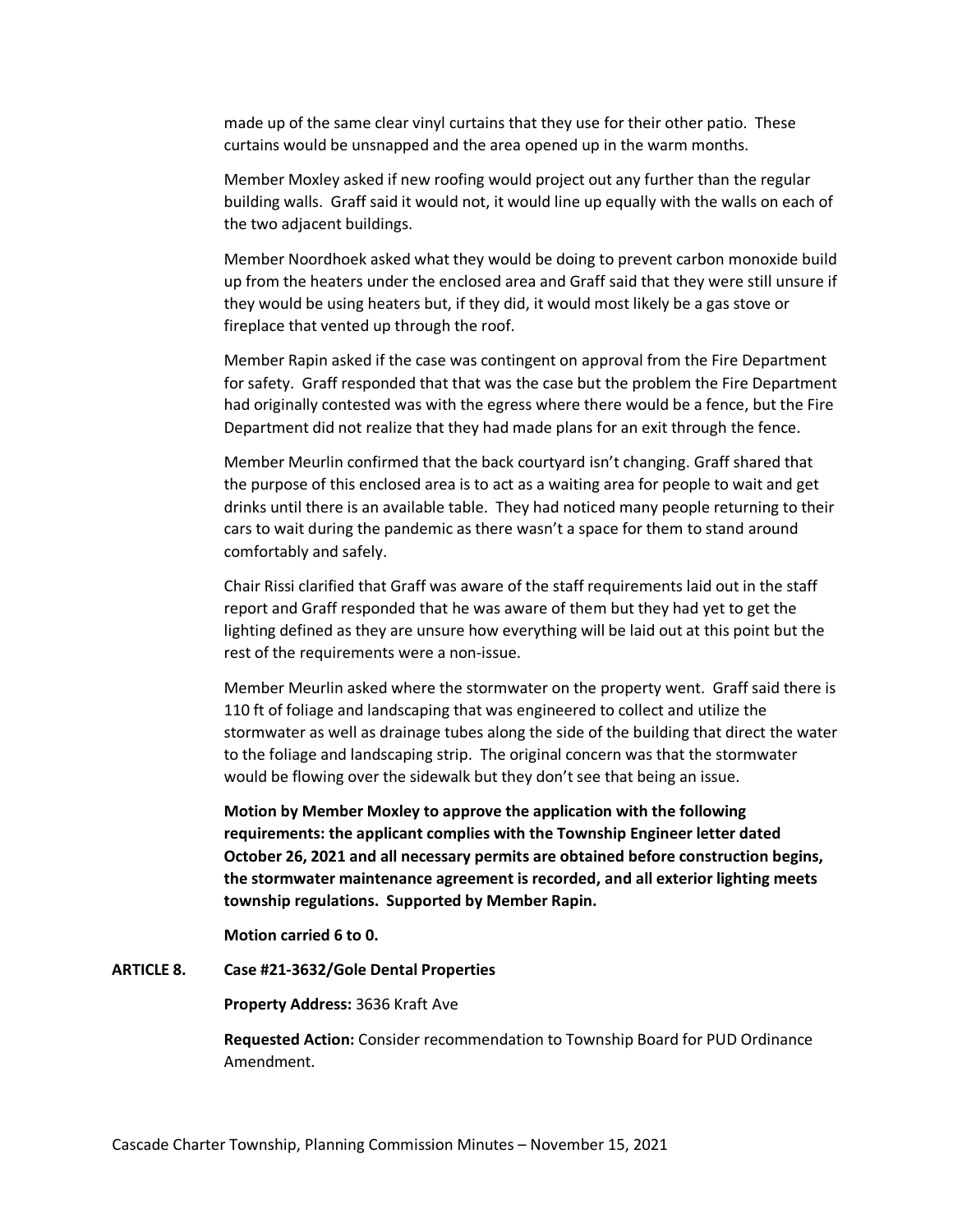Interim Planning Director Hilbrands presented the case. He said that the applicant came to the last meeting for the preliminary plan and site plan review. Staff wrote the PUD amendment to the PUD ordinance and the applicant reviewed it. He and the applicant believe this is an accurate representation of what the Planning Commission agreed to at the previous meeting. If the commission agrees with that, they can make a recommendation to the township board and the township board will hold an additional hearing to consider the recommendation.

**Motion by Member Rapin to recommend the PUD amendment to the Township Board for approval. Supported by Member Deering.** 

**Motion carried 6 to 0.**

**ARTICLE 9. Case #21-3681/Patterson Ice Center, LLC**

**Property Address:** 2550 Patterson Ave

**Requested Action:** Basic Plan Review for an amendment to the PUD Ordinance to lift a number of existing use and development restrictions.

Interim Planning Director Hilbrands presented the case. He said that the applicant is requesting a basic plan review to amend an existing PUD to remove a number of use and development restrictions that are in place since the PUD was created in 1994. There no changes being proposed to the site plan at this time, just amendments to the PUD Ordinance. The lot was rezoned in 1994 to allow for the ice arena and generated a large amount of conversation at that time. The original concerns were traffic and potential devaluation of residences on neighboring properties. At that time, it was a two-lane street and it is now a five-lane street. The applicant is requesting 12 amendments to the PUD focusing on increasing the facility capacity, allowing a larger variety of teams to use the facility, and allowing the sale of alcohol on premises.

The Ice Center has two rinks, one with a capacity just over 1000 and the other with a capacity of just over 800, however the PUD requires that any event with an attendance exceeding 1184 people requires a special event approval from the township. The applicant is requesting this number be increased to 2000 people to accommodate events on both rinks. Since this is such a large increase, he thinks it would be helpful for the applicant to provide information on existing parking and how that will be able to accommodate the increase. Current parking standard is one spot per four seats so the current 391 parking spaces could hold a capacity of 1564 attendees.

There are a number of restrictions on what teams can use the facility that they are looking to have lifted. Currently it is mostly limited to high school and amateur teams and this would open it up to collegiate, semi-professional, and professional teams as well as ice shows. Interim Planning Director Hilbrands said that they would find it helpful to have information as to if the current high school and amateur groups that use the facility would still have enough ice time and what teams they would expect to use the facilities, as well as information on how much traffic is generated during a game and if they see an increase due to the amendments they are requesting.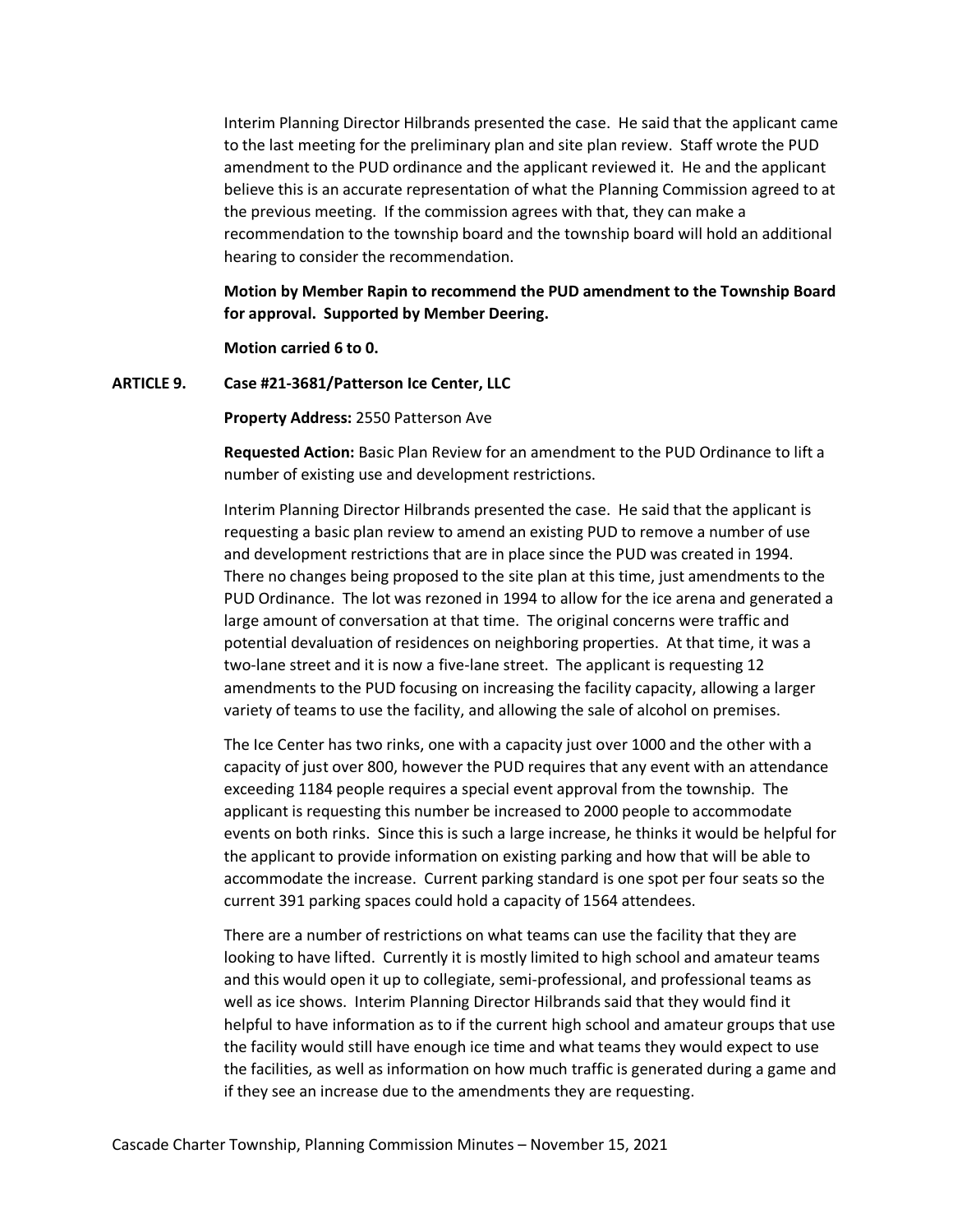Finally, they are requesting to be allowed to have alcohol on the premise and not to require a security guard be present at high school games and any event over 500 people. They have received a class C liquor license and received a variance three separate times in the past to serve alcohol at charity events but only for each singular event. Interim Planning Director Hilbrands said they would need to provide information on why the security guards are no longer needed as they are requesting to increase capacity and sell alcohol on the premise.

This was only an introduction to the case and to give the applicant a chance to gather the information requested in the staff report and answer any questions the Planning Commission may have. The next phase would be the public hearing for the preliminary development plan review which would be scheduled once the applicant provides the documents and information that is requested at this meeting.

Member Meurlin asked Interim Planning Director Hilbrands if he would be going through the amendments in the staff report to make sure the wording matched throughout and there weren't any repeating sections. It turned out that the section Member Meurlin was referring to was actually part of the PUD that had previously passed and was on the books, not part of the staff report. Interim Planning Director Hilbrands said that they would be going through the entire ordinance and cleaning it up when there are amendments to insert.

Member Meurlin also wanted to verify that particular questions on compliance with this PUD as a whole should be held off as this is only a review of the amendments the applicant was asking to change. Member Meurlin then asked if Interim Planning Director Hilbrands had reached out to the police about any previous times they had been called out to the rink with respect to this facility. Interim Planning Director Hilbrands shared that he had reached out to Deputy Omar Dieppa, the Community Policing Officer, and he stated that there hadn't really been any calls to them due to the use of the site or major complaints they had heard in the last five years and he didn't have any major concerns about it. There were infractions on site, such as people getting pulled over in the parking lot for speeding or suspicious persons.

Chair Rissi asked Interim Planning Director Hilbrands if he had reached out to the previous Planning Director, Steve Peterson, to see if there were any problems or concerns in the past, to which he replied that he had not gotten a chance for that yet but he can.

The applicants came forward to answer questions: Tom Haney and Kevin Wood who were both associated with the ice center. Currently the schools that utilize the rink are the local high schools, amateur hockey associations, figure skating, and a college club. The high schools are East Grand Rapids, Forest Hills Northern & Eastern (combined team), and Forest Hills Central and cumulatively take up about 13-15 total hours of practice time a week. The meet mostly 3:30-5:00pm and 5:00-6:30pm with sometimes one early morning a week. The college club sport is Davenport University and consists of four teams, three men's teams and one female team) and they tend to practice during the work day with one late night practice, taking about an approximate total of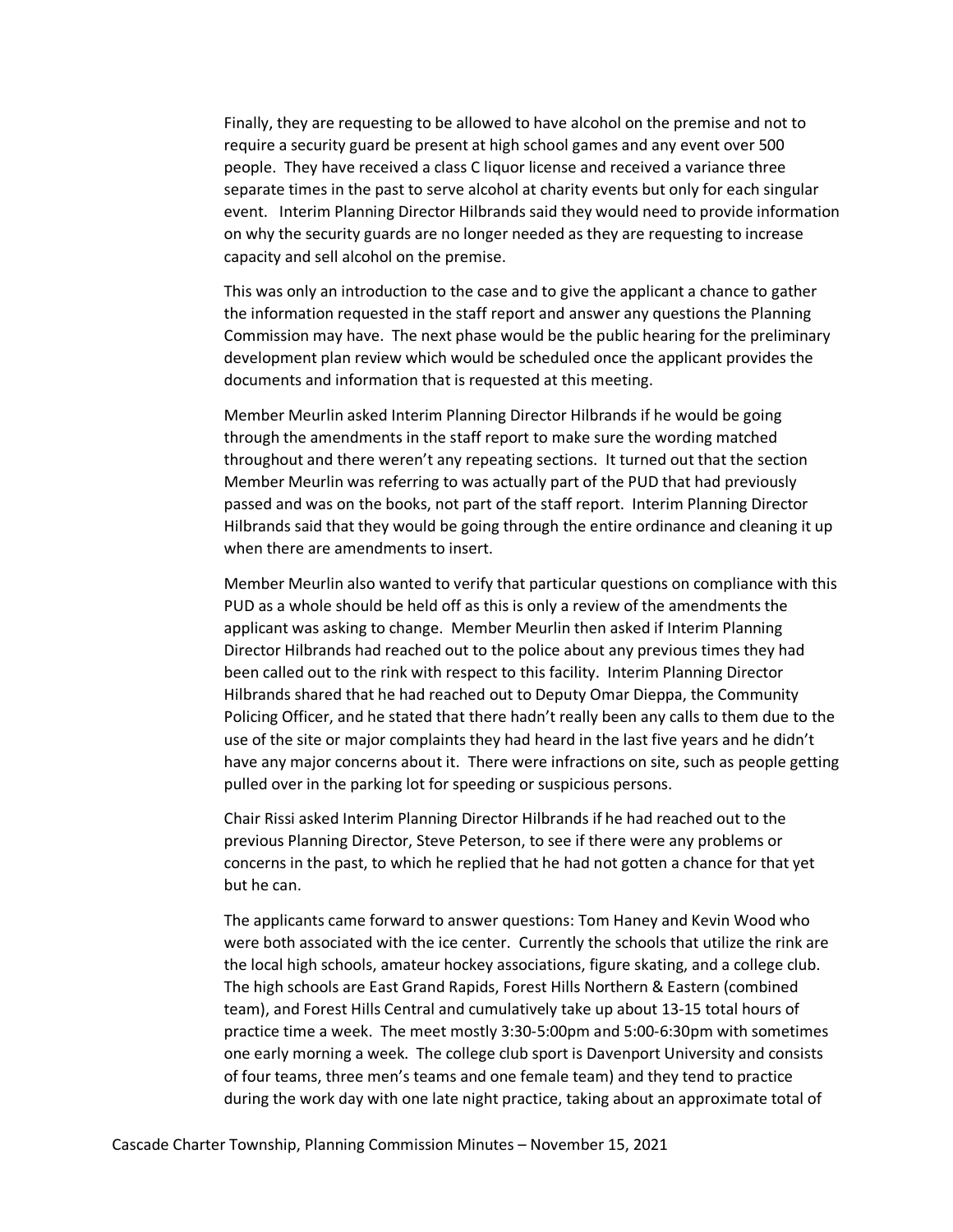12 practice hours a week. They are currently booked solid at night with the amateur hockey association and figure skating starting at 3:00pm. They have some open skates and open hockey during the day but they are not busy enough to maximize their profitability.

Chair Rissi asked about shared parking agreements with nearby businesses and the applicants responded, saying that they hadn't had any issues with parking while having two games at the same time. They have 391 striped parking spaces and a decent amount of additional parallel parking and unstriped spaces. They were unaware of some of the provisions in the PUD and have been operating at the capacity they are requesting the amendment to be increased to for years.

Member Meurlin asked why they don't think they need a security guard when there are unruly patrons on both sides of the game with it being a violent sport. The applicants said this is due to staff always being on the lookout and the behavior expectations are set before patrons attend, unlike in the past. If there were to be a problem, the staff or referee kicks the patron out. The staff aren't trained as security guards and there is occasionally an off-duty police officer for special events but there hasn't ever been an issue.

Member Noordhoek asked if there was room to restripe the parking lot and add additional spots and the applicant responded that they believed the lot is at capacity.

Member Moxley expressed concern about parents coming to their child's game or practice, drinking, and then driving home. The applicant clarified that they are not looking to sell liquor, only beer and wine, and there is an establishment next door that currently sells alcoholic beverages that patrons often walk to, drink, and then return.

Member Meurlin asked Interim Planning Director Hilbrands if he had looked into other ice rinks in the area and what they had in terms of capacity, parking, and alcohol restrictions. The applicants shared some information on this that they knew was current. Kalamazoo Wings West has an alcohol license for the building with double the parking spots but they also have a restaurant attached. Rockford has a lounge but that is the only location at their rink with a liquor license; they have approximately the same number of parking spots as Patterson Ice Center and their lounge is constantly crowded and overfilled.

Chair Rissi suggested the rink let their patrons know that they are seeking these amendments, either with a poster on the door or something else to advertise the public meeting, so that people would know they should attend if they want to speak for the amendment of the ordinance rather than just populating the meeting with people who are against the amendments.

Member Meurlin asked Interim Planning Director Hilbrands about the number of disturbances, calls, drunk driving, and related situations the sheriff's department had been called out to related to Patterson Ice Center. Interim Planning Director Hilbrands said that he had already spoken with them and Deputy Dieppa stated that they had not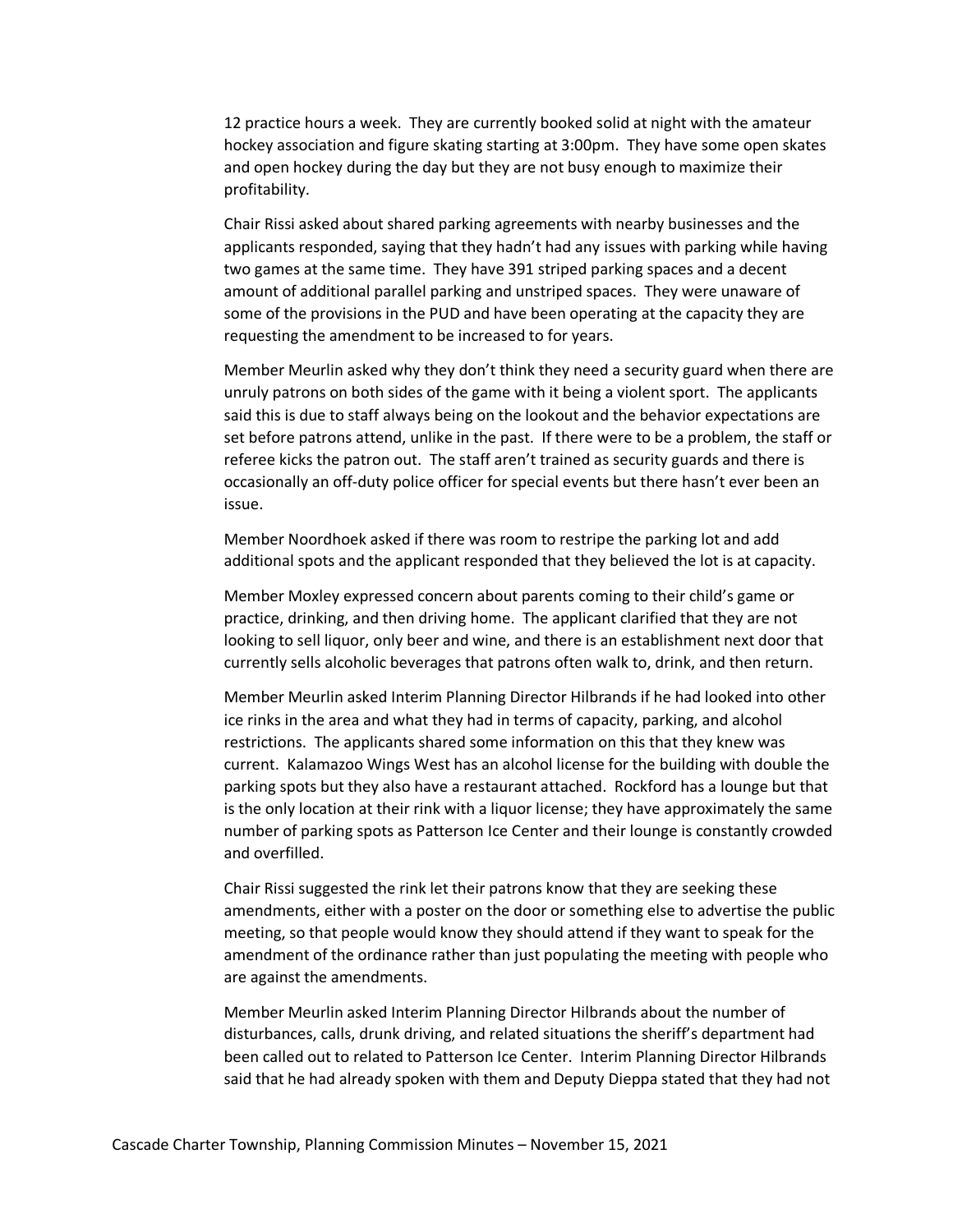had situations related to the venue. They had pulled people over in the parking lot and had other situations unrelated to the events at the facility.

Chair Rissi suggested that the applicants prepare for the public hearing. Member Meurlin said that they should prepare content promoting coming to the meeting to their patrons and advertise when they have rink times currently available for use.

Member Rapin asked if the applicants intended to increase security and they replied that they were already working on that and had cameras everywhere inside except for the bathrooms and locker rooms. They are looking to add security cameras to the parking lot.

Chair Rissi clarified that amendments one through three of the ordinances aren't changing anything in how the facility is operating and is rather trying to bring their current and past practices into compliance. The applicants agreed that that was the case.

Member Meurlin asked why they want to increase the attendee limit when they are not increasing the amount of people attending the venue. The applicant responded saying that they are already serving the number of guests we are requesting the number they are requesting it to be changed to; they are just trying to make their current events in compliance with the ordinance by amending the ordinance.

Member Rapin asked how often the rink is going over the number of allowed attendees in relation to the current ordinance. The applicants said this occurred about five to six times a year with high school games.

Member Meurlin asked if they have ever employed a deputy to be at the intersection in front of the rink for traffic control and the applicants said that they haven't ever hired them but sometimes they do show up to help corral traffic.

Chair Rissi said that he doesn't see a problem with these requests as the rink is just looking to match what they were unaware of and change the standards to match what they have been doing successfully in practice for years.

Chair Rissi asked Interim Planning Director Hilbrands if the township will be sending out notices to residents and it was confirmed that they would go out to any neighbor who has a lot line within 300 ft of the rink's nearest lot line.

The public hearing will be tentatively scheduled for the December 20<sup>th</sup> Planning Commission meeting. The applicants said that they would go door to door, visiting with their neighbors to explain the ordinance amendments they are looking to make and why they would be beneficial.

Member Meurlin asked how many kids come to the rink by bicycle. The applicants said that there are zero children who ride their bike to the rink.

Member Noordhoek shared that his concerns are about the lack of additional parking spaces and the possibility that, if the rink were allowed to sell alcoholic beverages, underage drinking would increase. The applicants agreed that was their original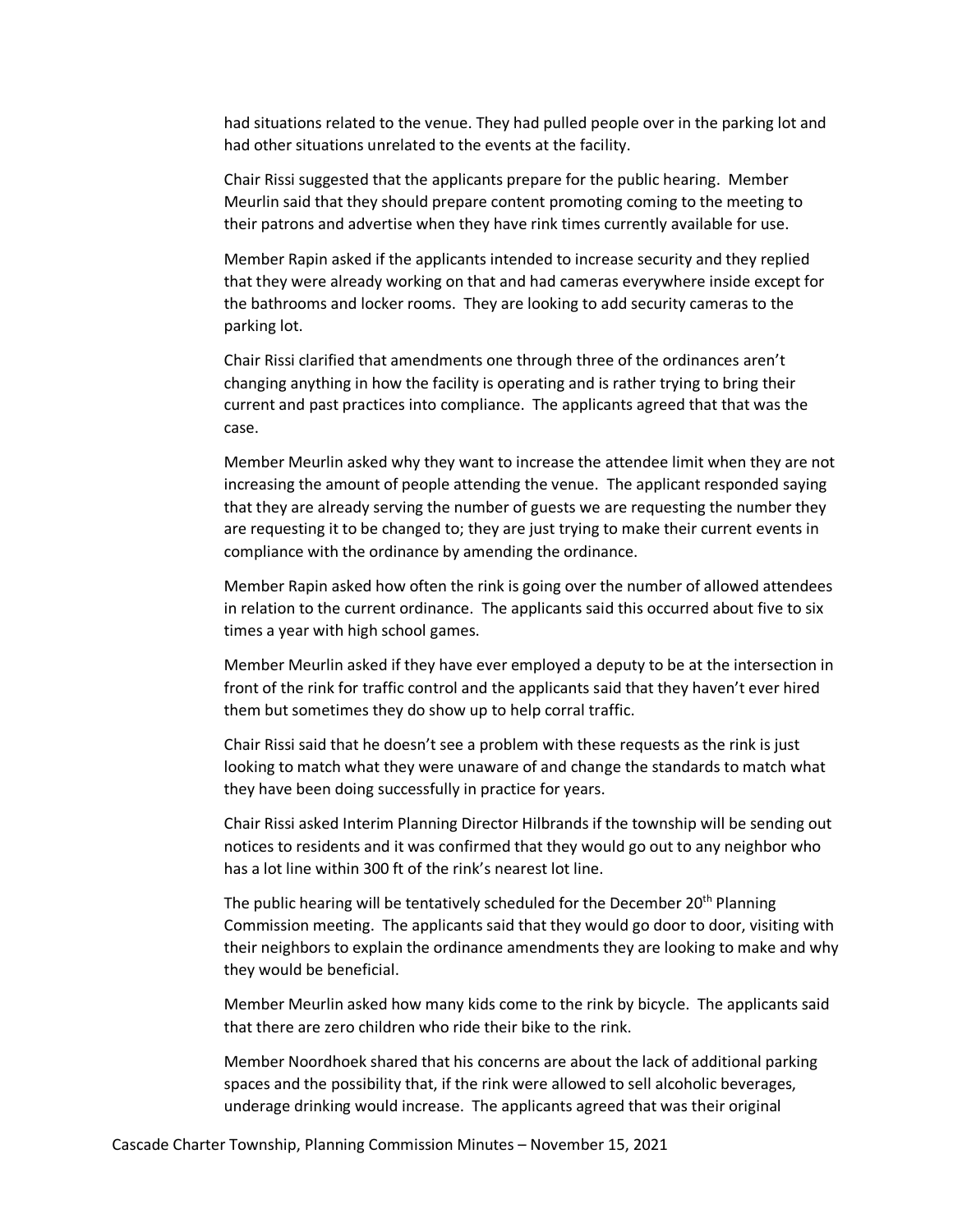concern years ago when the ordinance was created but times are different now and they don't believe this is still a concern in the area.

Member Meurlin asked when liquor sales would be allowed. The applicants reemphasized that they do not intend to sell liquor, only beer and wine, and would sell it through the concession stand, whatever times it was open that day; this would be roughly 4:30-9:00pm on weekdays and 9:00am to 9:00pm on weekends. They may have liquor for wedding receptions and other similar events.

Chair Rissi asked the applicants to gather information about local ice rinks, how many parking spots they have, what times/days they sell alcohol, and any other information that may be useful in the decision-making process.

Member Deering asked if the location had been turned down for tournaments due to their inability to serve alcohol. The applicants we turned down by one just this week since the event was sponsored by Labatt and they couldn't serve it. They need these types of tournaments to stay profitable in the off-season.

The applicants shared that they knew they were going about this sort of backwards as they are trying to change the law so that they're in compliance but it's put them in a unique situation where they won't need to forecast how they think these changes will affect the rink because, other than the alcohol provisions, these they already have the hard data from operating the rink with these standards for years.

#### **ARTICLE 10. Old Business**

**Thornapple Pointe Stormwater Update:** Interim Planning Director Hilbrands reported that the Township Engineer has inspected the site and confirmed that the stormwater improvements that were required have been completed. An email from the Township engineer is included in the meeting packet.

Member Meurlin wanted to know if the neighbor whose septic system got washed out was now 'safe'. Interim Planning Director Hilbrands said that he can't be 100% certain as the vegetation hasn't grown in yet to stabilize the improvements, and water that falls between the subdivision and the neighbor's property may still run towards the neighbor.

Member Noordhoek said that it appears the left side was built up well but the right side not as much so they should pay attention to the next big rain and see what happens. Chair Rissi said that the water would have to go 800 ft to get to the neighbor, so it would take quite a heavy rain event to cause damage to the neighbor's property. Member Meurlin suggested that Interim Planning Director Hilbrands reach out to the neighbor. Interim Planning Director Hilbrands said that he did not have their contact information. Chair Rissi said that he does have the contact information, or at least knows who he can get it from, and will reach out to the neighbor.